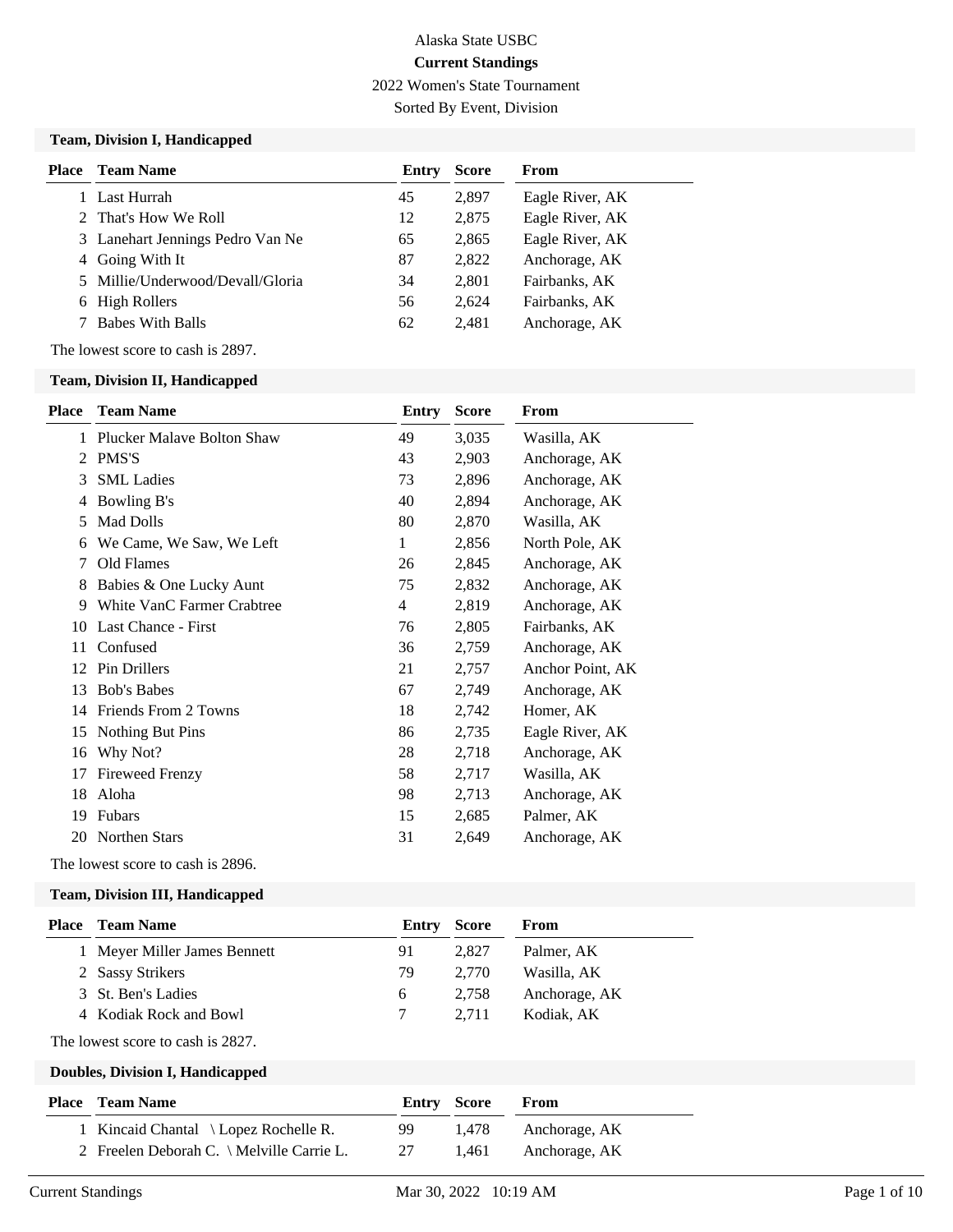2022 Women's State Tournament

Sorted By Event, Division

# **Doubles, Division I, Handicapped**

| Place | <b>Team Name</b>                                   | Entry | <b>Score</b> | From            |
|-------|----------------------------------------------------|-------|--------------|-----------------|
| 3     | Bolton Gia B. \ Whitfield Allison P.               | 39    | 1,442        | Wasilla, AK     |
| 4     | Fettes Delta L. \ Dowling Marguerite M.            | 81    | 1,430        | Wasilla, AK     |
| 5     | Adams Tracy R. \ Lanehart Katherine M.             | 46    | 1,429        | Eagle River, AK |
| 5     | Bolton Gia B. \ Shaw Musetta D.                    | 51    | 1,429        | Wasilla, AK     |
| 7     | Hardy Natalie M. \ Petersen Sarah L.               | 14    | 1,428        | Eagle River, AK |
| 8     | Lanehart Katherine M. \ Van Ness Stephanie         | 66    | 1,422        | Eagle River, AK |
|       | R.                                                 |       |              |                 |
| 9     | Dudley Jenna L. \ Petty Lori A.                    | 68    | 1,413        | Anchorage, AK   |
| 10    | Diamond Emie V. \ Jacinto Annaliza R.              | 74    | 1,383        | Anchorage, AK   |
| 11    | Beckes Ashly L. \ McCoshum Angela M.               | 78    | 1,371        | ANCHORAGE, AK   |
| 12    | Millie Tonya M. $\setminus$ Gloria Brandy K.       | 35    | 1,366        | Fairbanks, AK   |
|       | 13 Herrera-Holloway Norma L. \ Hardy Natalie<br>M. | 3     | 1,360        | North Pole, AK  |
|       |                                                    |       |              |                 |
|       | 14 Selders Sharae P. \ Porcelli Michelle M.        | 63    | 1,350        | Anchorage, AK   |
| 15    | Crabtree Jane M. \ Marcinkowski Janis E.           | 55    | 1,336        | Fairbanks, AK   |
| 16    | Bergsrud Brenda \ Gloria Brandy K.                 | 94    | 1,332        | Anchorage, AK   |
| 17    | Whitfield Allison P. \ Gloria Brandy K.            | 52    | 1,298        | Fairbanks, AK   |
| 18    | Childs Penny G. \ Bentti Marcie                    | 16    | 1,287        | Palmer, AK      |
| 19    | Selders Sharae P. \ AhQuin Cheri K.                | 77    | 1,286        | Anchorage, AK   |
| 20    | Sikes Patricia M. $\setminus$ Robinson Sherry      | 61    | 1,270        | Wasilla, AK     |
| 21    | Devall Michelle \ Whitfield Allison P.             | 47    | 1,266        | Eagle River, AK |
|       |                                                    |       |              |                 |

The lowest score to cash is 1442.

## **Doubles, Division II, Handicapped**

| Place | <b>Team Name</b>                                       | Entry | <b>Score</b> | From           |
|-------|--------------------------------------------------------|-------|--------------|----------------|
|       | 1 Lopez Amanda M. \ Barios April C.                    | 83    | 1,483        | Anchorage, AK  |
| 2     | Bergsrud Brenda \ Strum Angela P.                      | 33    | 1,479        | Anchorage, AK  |
| 3     | Stinson Jane (Janie) D. \ Gaither Vondelette           | 37    | 1,470        | Anchorage, AK  |
| 4     | Gregory Joyce $\setminus$ Olson Debbie                 | 8     | 1,469        | Kodiak, AK     |
| 5     | Sullivan Karla M. \ Marcinkowski Janis E.              | 85    | 1,463        | Fairbanks, AK  |
| 6     | Bradley Mary A. \ Gee Patricia M.                      | 42    | 1,440        | Anchorage, AK  |
| 7     | Gerrety Mary A. \ Boling Spring T.                     | 19    | 1,430        | Homer, AK      |
| 8     | Leoni Pat A. \ Allen Carol A.                          | 60    | 1,429        | Wasilla, AK    |
| 9     | Kendall Renee W. \ Stastny Loretta                     | 69    | 1,422        | Anchorage, AK  |
| 10    | Bergsrud Brenda \ Van Couwenbergh<br>Elizabeth A.      | 90    | 1,417        | Anchorage, AK  |
| 11    | Giauque Lori M. \ McNeese Kalea K.                     | 17    | 1,405        | Palmer, AK     |
| 12    | Bergsrud Brenda \ Moore Karen G.                       | 32    | 1,401        | Anchorage, AK  |
|       | 13 Richardson June A. \Thomas-Vasquez Kristin 82<br>L. |       | 1,399        | Wasilla, AK    |
|       | 14 Buck Nena C. \ Lebahn Elizabeth                     | 95    | 1,383        | Wasilla, AK    |
| 15    | Freiburger Annette J. \ Crabtree Jane M.               | 54    | 1,376        | Fairbanks, AK  |
| 16    | Smith Paula R. \ Bertram Shawna M.                     | 29    | 1,373        | Anchorage, AK  |
| 17    | Dean Sarah M. \ Maccabee Alexandra C.                  | 88    | 1,367        | Anchorage, AK  |
| 18    | DeLongchamp Barbara A. \ Moore Karen G.                | 93    | 1,358        | Anchorage, AK  |
| 19    | Gregory Joyce \ Herrera-Holloway Norma L.              | 2     | 1,355        | North Pole, AK |
| 20    | Valls Darien X. \ Pedro Nina D.                        | 89    | 1,354        | Anchorage, AK  |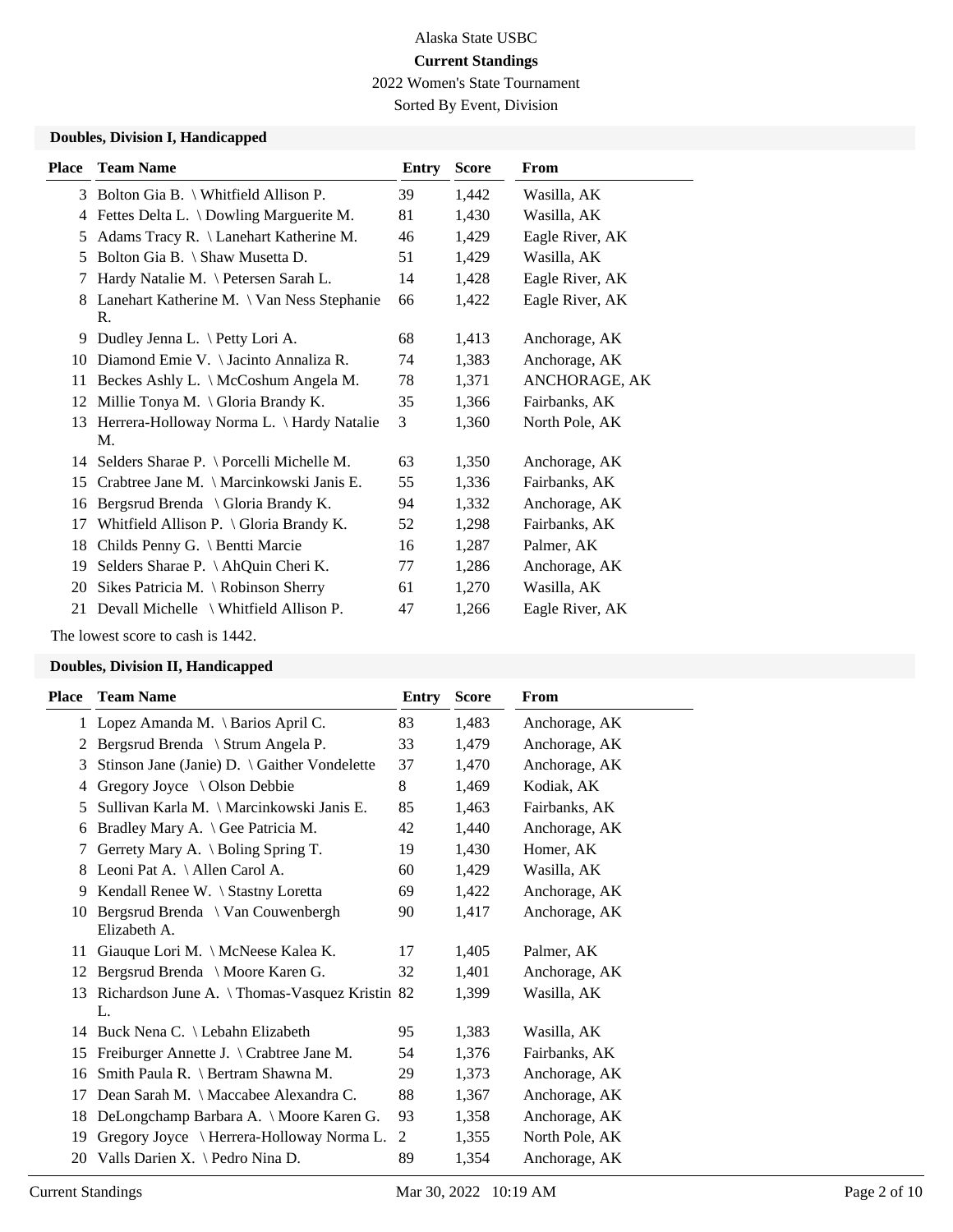2022 Women's State Tournament

Sorted By Event, Division

## **Doubles, Division II, Handicapped**

| <b>Place</b> Team Name                                | Entry | <b>Score</b> | From          |
|-------------------------------------------------------|-------|--------------|---------------|
| 21 Kincaid Chantal \ Leal Natasha K.                  | 71    | 1,337        | Anchorage, AK |
| 22 Van Couwenbergh Elizabeth A. \ Boling<br>Spring T. | 5     | 1,333        | Anchorage, AK |
| 23 Lott Pamela \ Miller Carol F.                      | 24    | 1,331        | Homer, AK     |
| 24 Gray Dawn A. \ Harlim Rika S.                      | 30    | 1,323        | Anchorage, AK |
| 25 Olson Debbie \ Vongnakhone Thien                   | 10    | 1.321        | Kodiak, AK    |
| 26 Freiburger Annette J. \ Marcinkowski Janis E. 57   |       | 1,312        | Fairbanks, AK |
| 27 Lott Pamela \ Polis Susan J.                       | 23    | 1,289        | Homer, AK     |
| 28 Dennis Nancy \ Luther Linda M.                     | 59    | 1,257        | Wasilla, AK   |

The lowest score to cash is 1469.

#### **Doubles, Division III, Handicapped**

| Place  | <b>Team Name</b>                                | Entry | <b>Score</b> | From             |
|--------|-------------------------------------------------|-------|--------------|------------------|
|        | 1 Van Slyke Daisy \ Richardson Mekenzie L.      | 13    | 1,593        | Chugiak, AK      |
| 2      | Plucker Angela J. \ Malave Musetta "Jordan"     | 50    | 1,536        | Wasilla, AK      |
| 3      | Bradley Mary A. \ Farmer Ruth A.                | 97    | 1,526        | Anchorage, AK    |
| 4      | Van Brunt Suelyn $\H$ Hill Jaime L.             | 38    | 1,471        | Anchorage, AK    |
| 5      | Bowers Dorothy $\ \$ Hart Heather H.            | 84    | 1,470        | Wasilla, AK      |
| 6      | Canete Alma \ Gregory Joyce                     | 11    | 1,455        | Kodiak, AK       |
| $\tau$ | Lott Pamela $\setminus$ Dahmann Dee A.          | 20    | 1,434        | Homer, AK        |
| 8.     | Hawthorne Jeanne M. $\{$ Hawthorne Helen R.     | 96    | 1,420        | Wasilla, AK      |
| 9      | Dahmann Dee A. \ Gerrety Mary A.                | 22    | 1,408        | Anchor Point, AK |
| 10     | Dahmann Dee A. \ Polis Susan J.                 | 25    | 1,403        | Anchor Point, AK |
| 11     | Washington Missy M. \ Warren Sandra L.          | 44    | 1,395        | Anchorage, AK    |
|        | 12 Canete Alma \ Vongnakhone Thien              | 9     | 1,394        | Kodiak, AK       |
| 12     | Kunkel Patricia $\setminus$ Masters Marilyn R.  | 64    | 1,394        | Eagle River, AK  |
| 14     | Bennett Miranda E. \ Meyer Edith Y.             | 92    | 1,379        | Palmer, AK       |
| 15     | Allen Charlene J. $\Gamma$ Farmer Ruth A.       | 41    | 1,328        | Anchorage, AK    |
| 16     | Underwood Betsy A. $\setminus$ Boling Spring T. | 48    | 1,313        | Fairbanks, AK    |
|        |                                                 |       |              |                  |

The lowest score to cash is 1536.

# **Singles, Division I, Handicapped**

| Place | <b>Team Name</b>            | Entry | <b>Score</b> | From             |
|-------|-----------------------------|-------|--------------|------------------|
|       | 1 Devall Michelle           | 47    | 797          | Eagle River, AK  |
|       | 2 Herrera-Holloway Norma L. | 2     | 763          | North Pole, AK   |
|       | 3 Richardson Mekenzie L.    | 13    | 754          | Chugiak, AK      |
|       | 4 Melville Carrie L.        | 27    | 752          | Anchorage, AK    |
| 5.    | Whitfield Allison P.        | 52    | 751          | Fairbanks, AK    |
| 6     | Allen Carol A.              | 60    | 746          | Wasilla, AK      |
|       | 7 Lanehart Katherine M.     | 66    | 745          | Eagle River, AK  |
|       | 8 Lopez Rochelle R.         | 99    | 742          | Anchorage, AK    |
| 9     | Polis Susan J.              | 25    | 736          | Anchor Point, AK |
| 10    | Adams Tracy R.              | 46    | 725          | Eagle River, AK  |
| 10    | Jacinto Annaliza R.         | 74    | 725          | Anchorage, AK    |
| 12    | Smith Paula R.              | 29    | 711          | Anchorage, AK    |
| 13    | McCoshum Angela M.          | 78    | 698          | ANCHORAGE, AK    |
|       |                             |       |              |                  |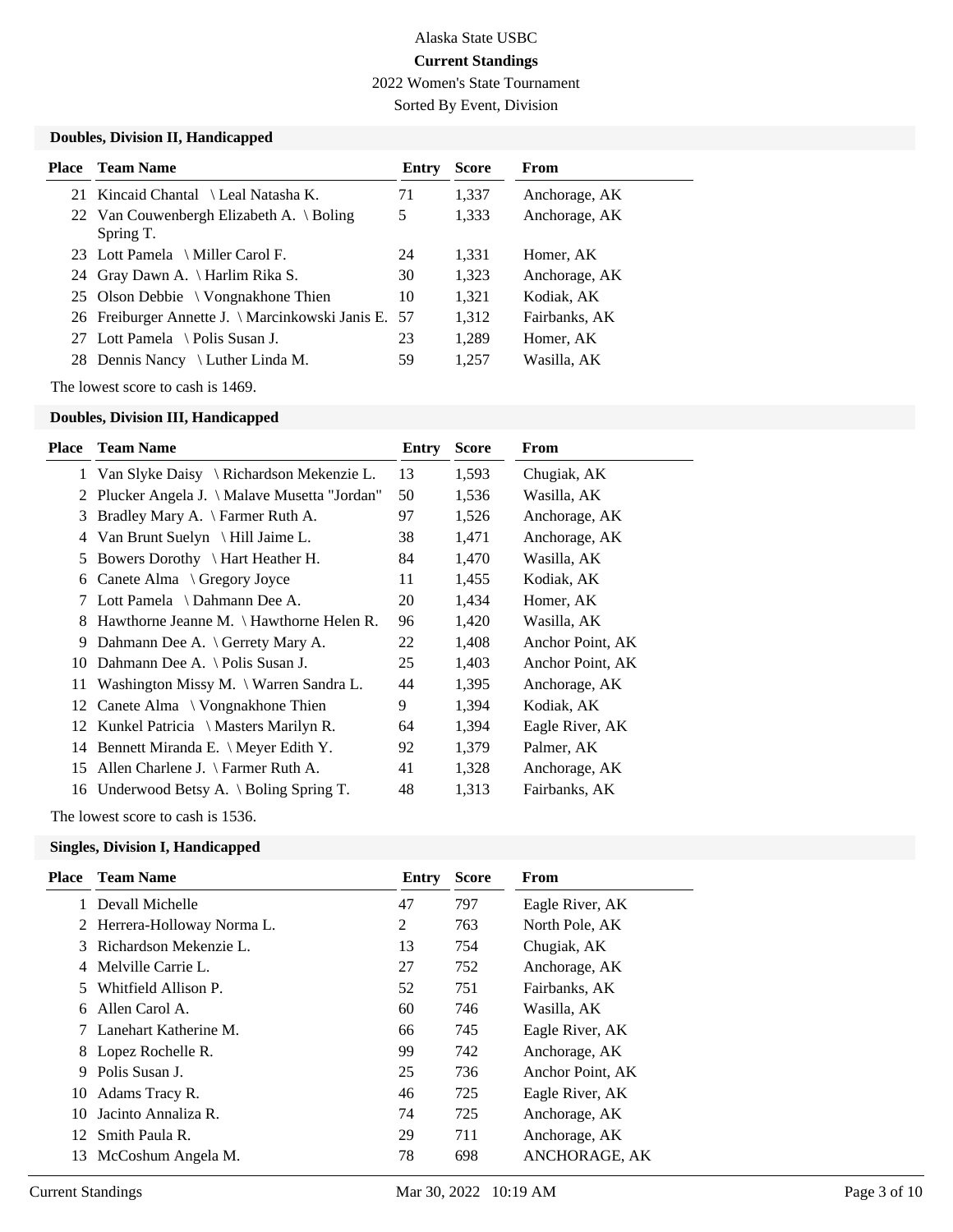2022 Women's State Tournament

Sorted By Event, Division

# **Singles, Division I, Handicapped**

| <b>Place</b> | <b>Team Name</b>      | Entry | <b>Score</b> | From            |
|--------------|-----------------------|-------|--------------|-----------------|
|              | 14 Hardy Natalie M.   | 14    | 696          | Eagle River, AK |
| 15           | Bolton Gia B.         | 51    | 695          | Wasilla, AK     |
| 16           | Meyer Edith Y.        | 92    | 694          | Palmer, AK      |
| 17           | Dowling Marguerite M. | 81    | 693          | Wasilla, AK     |
| 18           | Petty Lori A.         | 68    | 681          | Anchorage, AK   |
| 19           | Maccabee Alexandra C. | 88    | 680          | Anchorage, AK   |
| 20           | Crabtree Jane M.      | 54    | 675          | Fairbanks, AK   |
| 21           | Van Ness Stephanie R. | 66    | 668          | Eagle River, AK |
| 22           | Gloria Brandy K.      | 94    | 667          | Anchorage, AK   |
| 23           | Freelen Deborah C.    | 27    | 666          | Anchorage, AK   |
| 24           | Shaw Musetta D.       | 51    | 665          | Wasilla, AK     |
| 24           | AhQuin Cheri K.       | 77    | 665          | Anchorage, AK   |
| 26           | Pedro Nina D.         | 89    | 663          | Anchorage, AK   |
| 27           | Sikes Patricia M.     | 61    | 661          | Wasilla, AK     |
| 28           | Luther Linda M.       | 59    | 654          | Wasilla, AK     |
| 29           | Robinson Sherry       | 61    | 646          | Wasilla, AK     |
| 30           | Marcinkowski Janis E. | 55    | 644          | Fairbanks, AK   |
| 30           | Porcelli Michelle M.  | 63    | 644          | Anchorage, AK   |
| 32           | Diamond Emie V.       | 74    | 634          | Anchorage, AK   |
| 33           | Barios April C.       | 83    | 624          | Anchorage, AK   |
| 34           | Petersen Sarah L.     | 14    | 610          | Eagle River, AK |
| 35           | <b>Bentti Marcie</b>  | 16    | 602          | Palmer, AK      |
| 36           | Gray Dawn A.          | 30    | 569          | Anchorage, AK   |

The lowest score to cash is 745.

### **Singles, Division II, Handicapped**

| <b>Place</b> | <b>Team Name</b>          | Entry | <b>Score</b> | From           |
|--------------|---------------------------|-------|--------------|----------------|
| 1            | <b>Stastny Loretta</b>    | 69    | 800          | Anchorage, AK  |
| 2            | Malaye Musetta "Jordan"   | 50    | 755          | Wasilla, AK    |
| 2            | Lebahn Elizabeth          | 95    | 755          | Wasilla, AK    |
| 4            | Allen Charlene J.         | 41    | 753          | Anchorage, AK  |
| 5            | Bradley Mary A.           | 42    | 735          | Anchorage, AK  |
| 6            | Gregory Joyce             | 2     | 732          | North Pole, AK |
| 7            | Gerrety Mary A.           | 19    | 731          | Homer, AK      |
| 8            | Bertram Shawna M.         | 29    | 723          | Anchorage, AK  |
| 9            | Thomas-Vasquez Kristin L. | 82    | 721          | Wasilla, AK    |
| 10           | Selders Sharae P.         | 63    | 720          | Anchorage, AK  |
| 11           | Gee Patricia M.           | 42    | 716          | Anchorage, AK  |
| 11           | Dennis Nancy              | 59    | 716          | Wasilla, AK    |
| 13           | Moore Karen G.            | 93    | 715          | Anchorage, AK  |
| 14           | Boling Spring T.          | 19    | 714          | Homer, AK      |
| 15           | Bergsrud Brenda           | 94    | 713          | Anchorage, AK  |
| 16           | Kincaid Chantal           | 99    | 704          | Anchorage, AK  |
| 17           | Kendall Renee W.          | 69    | 702          | Anchorage, AK  |
| 17           | Richardson June A.        | 82    | 702          | Wasilla, AK    |
| 19           | Dudley Jenna L.           | 68    | 701          | Anchorage, AK  |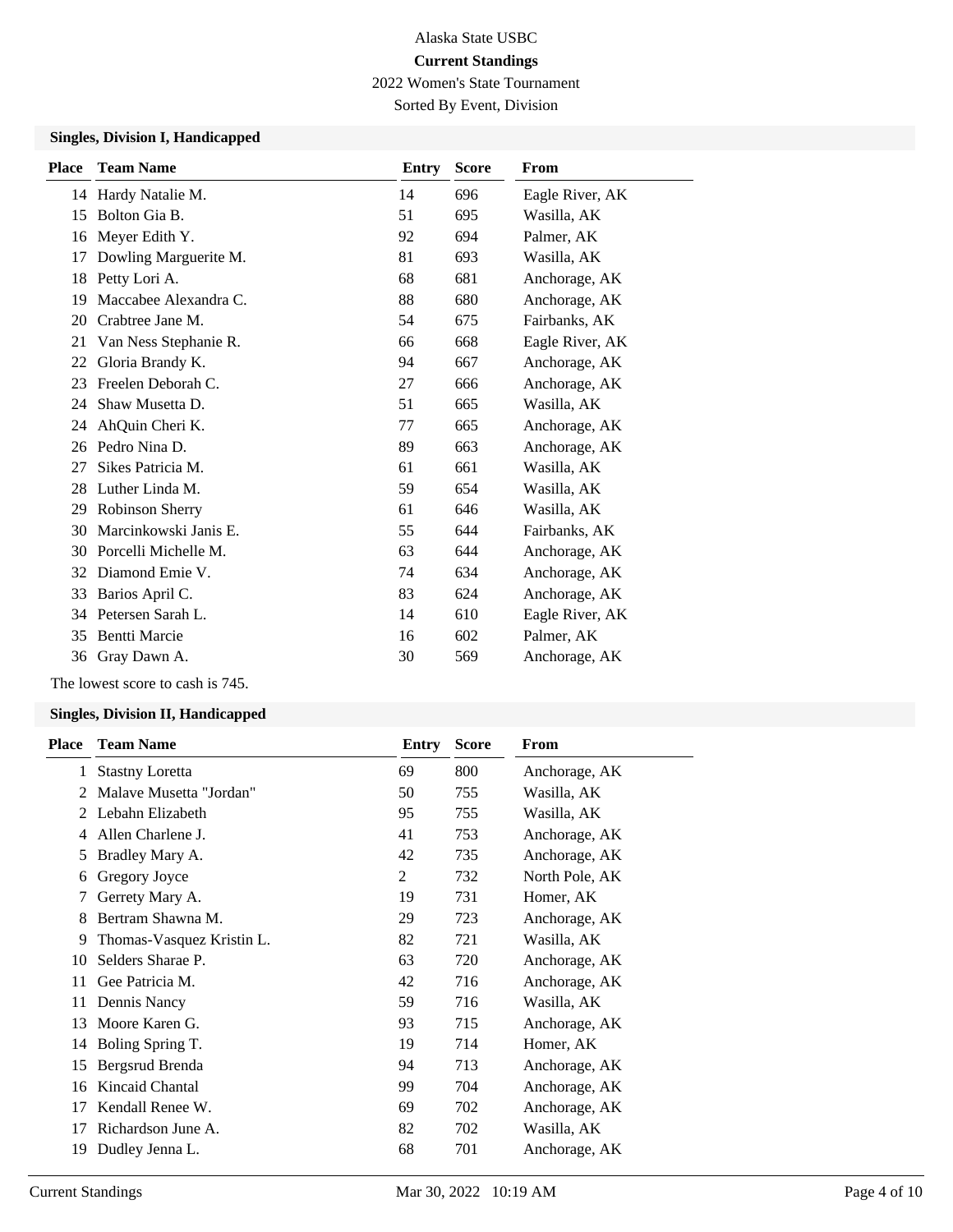2022 Women's State Tournament

Sorted By Event, Division

# **Singles, Division II, Handicapped**

| <b>Team Name</b>        | Entry                                                                                                                                                                                                                                                                                                | <b>Score</b> | From            |
|-------------------------|------------------------------------------------------------------------------------------------------------------------------------------------------------------------------------------------------------------------------------------------------------------------------------------------------|--------------|-----------------|
|                         | 90                                                                                                                                                                                                                                                                                                   | 698          | Anchorage, AK   |
| Stinson Jane (Janie) D. | 37                                                                                                                                                                                                                                                                                                   | 682          | Anchorage, AK   |
|                         | 78                                                                                                                                                                                                                                                                                                   | 681          | ANCHORAGE, AK   |
| Harlim Rika S.          | 30                                                                                                                                                                                                                                                                                                   | 676          | Anchorage, AK   |
|                         | 60                                                                                                                                                                                                                                                                                                   | 674          | Wasilla, AK     |
|                         | 16                                                                                                                                                                                                                                                                                                   | 673          | Palmer, AK      |
|                         | 24                                                                                                                                                                                                                                                                                                   | 671          | Homer, AK       |
|                         | 37                                                                                                                                                                                                                                                                                                   | 671          | Anchorage, AK   |
|                         | 64                                                                                                                                                                                                                                                                                                   | 659          | Eagle River, AK |
|                         | 81                                                                                                                                                                                                                                                                                                   | 657          | Wasilla, AK     |
|                         | 71                                                                                                                                                                                                                                                                                                   | 651          | Anchorage, AK   |
|                         | 95                                                                                                                                                                                                                                                                                                   | 648          | Wasilla, AK     |
|                         | 35                                                                                                                                                                                                                                                                                                   | 646          | Fairbanks, AK   |
| Strum Angela P.         | 33                                                                                                                                                                                                                                                                                                   | 643          | Anchorage, AK   |
| Giauque Lori M.         | 17                                                                                                                                                                                                                                                                                                   | 634          | Palmer, AK      |
|                         | 17                                                                                                                                                                                                                                                                                                   | 620          | Palmer, AK      |
|                         | 88                                                                                                                                                                                                                                                                                                   | 611          | Anchorage, AK   |
|                         | 10                                                                                                                                                                                                                                                                                                   | 607          | Kodiak, AK      |
|                         | 20 Van Couwenbergh Elizabeth A.<br>Beckes Ashly L.<br>24 Leoni Pat A.<br>Childs Penny G.<br>Miller Carol F.<br><b>Gaither Vondelette</b><br>Kunkel Patricia<br>Fettes Delta L.<br>30 Leal Natasha K.<br>Buck Nena C.<br>32 Millie Tonya M.<br>McNeese Kalea K.<br>Dean Sarah M.<br>Vongnakhone Thien |              |                 |

The lowest score to cash is 731.

## **Singles, Division III, Handicapped**

| <b>Place</b> | <b>Team Name</b>                 | <b>Entry</b> | <b>Score</b> | From             |
|--------------|----------------------------------|--------------|--------------|------------------|
| 1            | Bennett Miranda E.               | 92           | 843          | Palmer, AK       |
| 2            | <b>Bowers Dorothy</b>            | 84           | 787          | Wasilla, AK      |
| 3            | Masters Marilyn R.               | 64           | 785          | Eagle River, AK  |
| 4            | Plucker Angela J.                | 50           | 769          | Wasilla, AK      |
| 5            | DeLongchamp Barbara A.           | 93           | 758          | Anchorage, AK    |
| 6            | Van Slyke Daisy                  | 13           | 756          | Chugiak, AK      |
| 6            | Hart Heather H.                  | 84           | 756          | Wasilla, AK      |
| 8            | Warren Sandra L.                 | 44           | 747          | Anchorage, AK    |
| 9            | Dahmann Dee A.                   | 25           | 743          | Anchor Point, AK |
| 10           | Canete Alma                      | 11           | 719          | Kodiak, AK       |
| 11           | Hawthorne Jeanne M.              | 96           | 717          | Wasilla, AK      |
| 12           | Olson Debbie                     | 10           | 716          | Kodiak, AK       |
| 12           | Lopez Amanda M.                  | 83           | 716          | Anchorage, AK    |
| 14           | Underwood Betsy A.               | 48           | 712          | Fairbanks, AK    |
| 15           | Sullivan Karla M.                | 85           | 711          | Fairbanks, AK    |
| 16           | Freiburger Annette J.            | 54           | 708          | Fairbanks, AK    |
| 17           | Washington Missy M.              | 44           | 700          | Anchorage, AK    |
| 18           | Farmer Ruth A.                   | 41           | 696          | Anchorage, AK    |
| 19           | Van Brunt Suelyn                 | 38           | 688          | Anchorage, AK    |
|              | 20 Lott Pamela                   | 24           | 680          | Homer, AK        |
| 21           | Valls Darien X.                  | 89           | 677          | Anchorage, AK    |
| 22           | Hawthorne Helen R.               | 96           | 666          | Wasilla, AK      |
| 23           | Hill Jaime L.                    | 38           | 654          | Anchorage, AK    |
|              | The lowest score to cash is 769. |              |              |                  |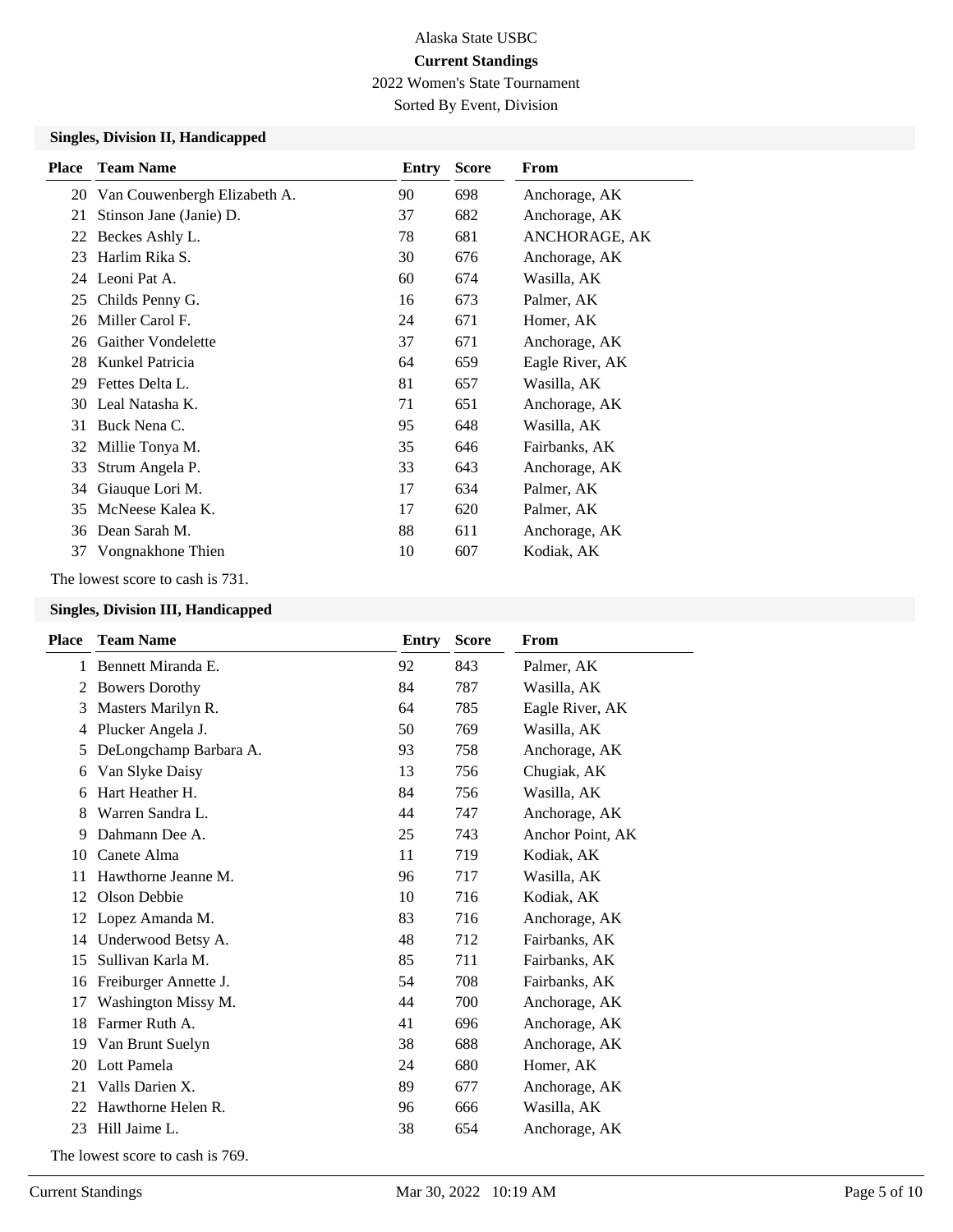2022 Women's State Tournament

Sorted By Event, Division

### **All Events Handicap, Division I, Handicapped**

| <b>Place</b> | <b>Team Name</b>          | <b>Entry</b>            | <b>Score</b> | From            |
|--------------|---------------------------|-------------------------|--------------|-----------------|
|              | 1 Richardson Mekenzie L.  | 13                      | 2,389        | Chugiak, AK     |
|              | 2 Lanehart Katherine M.   | 45                      | 2,302        | Eagle River, AK |
|              | 3 Lopez Rochelle R.       | 70                      | 2,264        | Anchorage, AK   |
| 4            | Hardy Natalie M.          | 3                       | 2,231        | North Pole, AK  |
| 5            | Whitfield Allison P.      | 39                      | 2,197        | Wasilla, AK     |
|              | 6 Allen Carol A.          | 58                      | 2,194        | Wasilla, AK     |
| 7            | Herrera-Holloway Norma L. | $\overline{c}$          | 2,179        | North Pole, AK  |
| 8            | Jacinto Annaliza R.       | 73                      | 2,178        | Anchorage, AK   |
| 9            | Smith Paula R.            | 28                      | 2,161        | Anchorage, AK   |
| 10           | Shaw Musetta D.           | 49                      | 2,147        | Wasilla, AK     |
| 11           | Freelen Deborah C.        | 26                      | 2,146        | Anchorage, AK   |
|              | 12 Dowling Marguerite M.  | 80                      | 2,121        | Wasilla, AK     |
| 13           | Maccabee Alexandra C.     | 87                      | 2,112        | Anchorage, AK   |
|              | 14 Polis Susan J.         | 18                      | 2,104        | Homer, AK       |
|              | 15 Crabtree Jane M.       | $\overline{\mathbf{4}}$ | 2,098        | Anchorage, AK   |
|              | 16 Devall Michelle        | 31                      | 2,095        | Anchorage, AK   |
| 17           | Bolton Gia B.             | 39                      | 2,093        | Wasilla, AK     |
| 18           | Melville Carrie L.        | 26                      | 2,092        | Anchorage, AK   |
| 19           | McCoshum Angela M.        | 78                      | 2,084        | ANCHORAGE, AK   |
| 20           | Petty Lori A.             | 67                      | 2,079        | Anchorage, AK   |
| 21           | Adams Tracy R.            | 45                      | 2,056        | Eagle River, AK |
|              | 22 Gloria Brandy K.       | 34                      | 2,042        | Fairbanks, AK   |
|              | 23 Van Ness Stephanie R.  | 65                      | 2,020        | Eagle River, AK |
|              | 24 Porcelli Michelle M.   | 62                      | 2,012        | Anchorage, AK   |
|              | 25 Diamond Emie V.        | 73                      | 2,006        | Anchorage, AK   |
|              | 26 Marcinkowski Janis E.  | 53                      | 1,986        | Fairbanks, AK   |
| 27           | Meyer Edith Y.            | 91                      | 1,943        | Palmer, AK      |
|              | 28 Pedro Nina D.          | 65                      | 1,934        | Eagle River, AK |
| 29           | AhQuin Cheri K.           | 62                      | 1,932        | Anchorage, AK   |
|              | 30 Sikes Patricia M.      | 56                      | 1,928        | Fairbanks, AK   |
|              | 31 Luther Linda M.        | 58                      | 1,900        | Wasilla, AK     |
|              | 32 Bentti Marcie          | 15                      | 1,860        | Palmer, AK      |
|              | 33 Gray Dawn A.           | 28                      | 1,797        | Anchorage, AK   |
| 34           | <b>Robinson Sherry</b>    | 61                      | 1,288        | Wasilla, AK     |
| 35           | Barios April C.           | 83                      | 1,272        | Anchorage, AK   |
|              | 36 Jennings Alexia        | 65                      | 764          | Eagle River, AK |

The lowest score to cash is 2231.

## **All Events Handicap, Division II, Handicapped**

| Place | <b>Team Name</b>          | Entry | <b>Score</b> | From           |
|-------|---------------------------|-------|--------------|----------------|
|       | 1 Bradley Mary A.         | 40    | 2,320        | Anchorage, AK  |
|       | 2 Malave Musetta "Jordan" | 49    | 2.284        | Wasilla, AK    |
|       | 3 Gerrety Mary A.         | 18    | 2.254        | Homer, AK      |
|       | 4 Gregory Joyce           | 2     | 2.246        | North Pole, AK |
|       | 4 Stastny Loretta         | 67    | 2.246        | Anchorage, AK  |
|       | 6 Gee Patricia M.         | 40    | 2.187        | Anchorage, AK  |
|       |                           |       |              |                |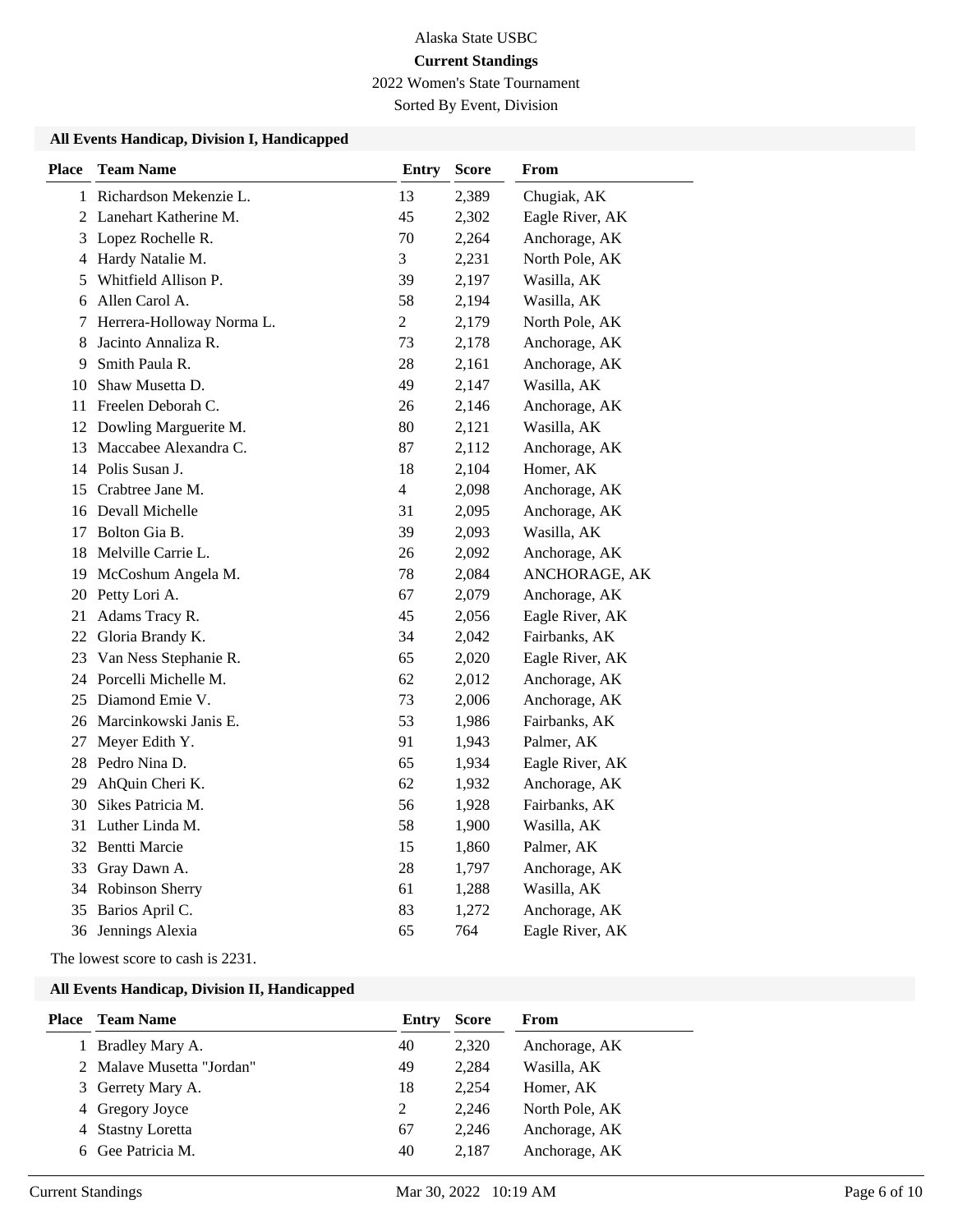2022 Women's State Tournament

Sorted By Event, Division

## **All Events Handicap, Division II, Handicapped**

| <b>Place</b> | <b>Team Name</b>             | <b>Entry</b>   | <b>Score</b> | From             |
|--------------|------------------------------|----------------|--------------|------------------|
| 7            | Stinson Jane (Janie) D.      | 36             | 2,167        | Anchorage, AK    |
| 8            | Moore Karen G.               | 31             | 2,156        | Anchorage, AK    |
| 9            | Lebahn Elizabeth             | 79             | 2,155        | Wasilla, AK      |
| 10           | Bergsrud Brenda              | 31             | 2,153        | Anchorage, AK    |
| 11           | Richardson June A.           | 80             | 2,130        | Wasilla, AK      |
| 12           | Van Couwenbergh Elizabeth A. | $\overline{4}$ | 2,126        | Anchorage, AK    |
| 13           | Thomas-Vasquez Kristin L.    | 80             | 2,122        | Wasilla, AK      |
| 14           | Boling Spring T.             | 5              | 2,099        | Anchorage, AK    |
| 14           | Fettes Delta L.              | 80             | 2,099        | Wasilla, AK      |
| 16           | Selders Sharae P.            | 62             | 2,097        | Anchorage, AK    |
| 17           | Allen Charlene J.            | 40             | 2,095        | Anchorage, AK    |
| 18           | Kendall Renee W.             | 67             | 2,093        | Anchorage, AK    |
| 18           | Bertram Shawna M.            | 28             | 2,093        | Anchorage, AK    |
| 20           | Buck Nena C.                 | 79             | 2,083        | Wasilla, AK      |
| 21           | Leoni Pat A.                 | 58             | 2,080        | Wasilla, AK      |
| 22           | <b>Gaither Vondelette</b>    | 36             | 2,078        | Anchorage, AK    |
| 23           | Kincaid Chantal              | 70             | 2,070        | Anchorage, AK    |
| 24           | Childs Penny G.              | 15             | 2,055        | Palmer, AK       |
| 25           | Dudley Jenna L.              | 67             | 2,050        | Anchorage, AK    |
| 26           | Harlim Rika S.               | 28             | 2,042        | Anchorage, AK    |
| 27           | Leal Natasha K.              | 70             | 2,037        | Anchorage, AK    |
| 28           | Millie Tonya M.              | 34             | 2,031        | Fairbanks, AK    |
| 29           | Miller Carol F.              | 21             | 2,025        | Anchor Point, AK |
| 30           | Giauque Lori M.              | 15             | 2,020        | Palmer, AK       |
| 31           | Dennis Nancy                 | 58             | 2,019        | Wasilla, AK      |
| 32           | Dean Sarah M.                | 87             | 2,001        | Anchorage, AK    |
| 33           | Strum Angela P.              | 31             | 1,996        | Anchorage, AK    |
| 34           | McNeese Kalea K.             | 15             | 1,971        | Palmer, AK       |
| 35           | Beckes Ashly L.              | 78             | 1,962        | ANCHORAGE, AK    |
| 36           | Kunkel Patricia              | 64             | 1,323        | Eagle River, AK  |
| 37           | Jamestown Saci F.            | 73             | 809          | Anchorage, AK    |
| 38           | White Sheila J.              | $\overline{4}$ | 739          | Anchorage, AK    |
| 39           | Frost Marilyn                | 36             | 691          | Anchorage, AK    |
| 40           | McGowan Heather              | 86             | 682          | Eagle River, AK  |

The lowest score to cash is 2246.

### **All Events Handicap, Division III, Handicapped**

| Place | <b>Team Name</b>    | Entry | <b>Score</b> | From            |
|-------|---------------------|-------|--------------|-----------------|
|       | Bennett Miranda E.  | 91    | 2.441        | Palmer, AK      |
|       | 2 Plucker Angela J. | 49    | 2,383        | Wasilla, AK     |
|       | 3 Lopez Amanda M.   | 75    | 2,356        | Anchorage, AK   |
|       | 4 Dahmann Dee A.    | 20    | 2,283        | Homer, AK       |
|       | 5 Sullivan Karla M. | 85    | 2,276        | Fairbanks, AK   |
|       | 6 Van Slyke Daisy   | 12    | 2,260        | Eagle River, AK |
|       | Farmer Ruth A.      | 40    | 2,200        | Anchorage, AK   |
|       | Canete Alma         | 9     | 2,196        | Kodiak, AK      |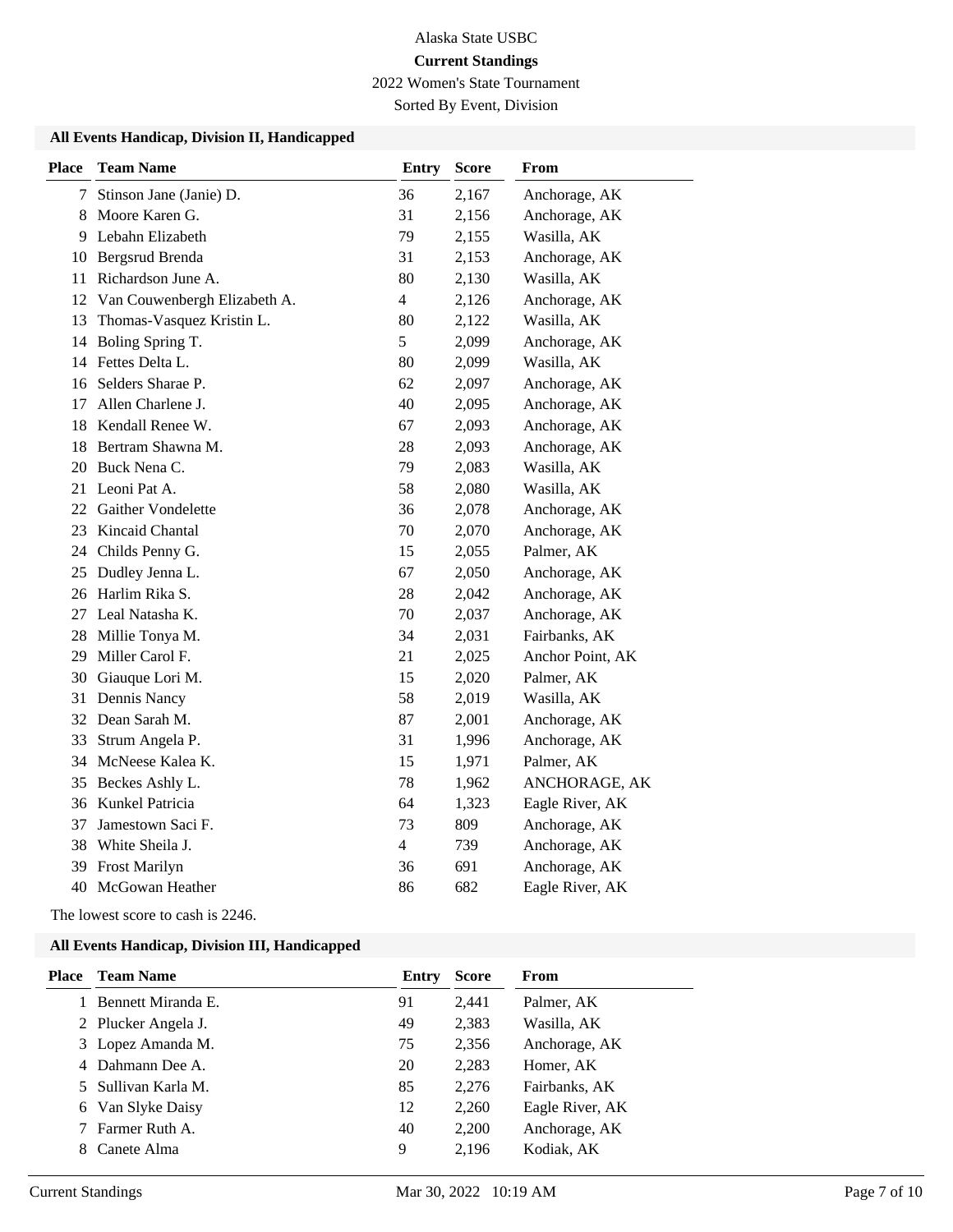2022 Women's State Tournament

Sorted By Event, Division

## **All Events Handicap, Division III, Handicapped**

| <b>Place</b> | <b>Team Name</b>       | <b>Entry</b> | <b>Score</b> | From            |
|--------------|------------------------|--------------|--------------|-----------------|
|              | 9 Underwood Betsy A.   | 34           | 2,107        | Fairbanks, AK   |
| 9            | Hawthorne Jeanne M.    | 79           | 2,107        | Wasilla, AK     |
| 11           | DeLongchamp Barbara A. | 76           | 2,105        | Fairbanks, AK   |
| 12           | Freiburger Annette J.  | 53           | 2,102        | Fairbanks, AK   |
| 13           | Valls Darien X.        | 70           | 2,086        | Anchorage, AK   |
| 14           | Warren Sandra L.       | 43           | 2,073        | Anchorage, AK   |
| 15           | Hawthorne Helen R.     | 79           | 2,014        | Wasilla, AK     |
| 16           | Lott Pamela            | 20           | 1,989        | Homer, AK       |
| 17           | Masters Marilyn R.     | 64           | 1,515        | Eagle River, AK |
| 18           | Hart Heather H.        | 84           | 1,509        | Wasilla, AK     |
| 19           | <b>Bowers Dorothy</b>  | 84           | 1,504        | Wasilla, AK     |
| 20           | Van Brunt Suelyn       | 38           | 1,427        | Anchorage, AK   |
| 21           | Washington Missy M.    | 44           | 1,423        | Anchorage, AK   |
| 22           | Hill Jaime L.          | 38           | 1,386        | Anchorage, AK   |
| 23           | Casey Kim N.           | 26           | 757          | Anchorage, AK   |
| 24           | Freelen Nelson S.      | 26           | 729          | Anchorage, AK   |
| 25           | Taguchi Lisa J.        | 98           | 714          | Anchorage, AK   |
| 26           | Barr Amanda            | 6            | 705          | Anchorage, AK   |
| 27           | James Monica M.        | 91           | 695          | Palmer, AK      |
| 28           | Agnew Kim              | 6            | 682          | Anchorage, AK   |
| 29           | Pimental Paula         | 98           | 665          | Anchorage, AK   |
| 30           | AhQuin Karen           | 98           | 661          | Anchorage, AK   |
| 31           | Maes Eilisa A.         | 6            | 647          | Anchorage, AK   |
| 32           | Sargento Blayre D.     | 73           | 645          | Anchorage, AK   |

The lowest score to cash is 2383.

### **All Events Scratch, Division I, Scratch**

| <b>Place</b> | <b>Team Name</b>          | Entry | <b>Score</b> | From            |
|--------------|---------------------------|-------|--------------|-----------------|
|              | Lanehart Katherine M.     | 46    | 2,113        | Eagle River, AK |
| 2            | Whitfield Allison P.      | 47    | 1,963        | Eagle River, AK |
| 3            | Lopez Rochelle R.         | 99    | 1,940        | Anchorage, AK   |
| 4            | Gloria Brandy K.          | 35    | 1,925        | Fairbanks, AK   |
| 5            | Richardson Mekenzie L.    | 13    | 1,894        | Chugiak, AK     |
| 6            | Hardy Natalie M.          | 14    | 1,862        | Eagle River, AK |
| 7            | Herrera-Holloway Norma L. | 2     | 1,792        | North Pole, AK  |
| 8            | Van Ness Stephanie R.     | 66    | 1,768        | Eagle River, AK |
| 9            | Petty Lori A.             | 68    | 1,746        | Anchorage, AK   |
| 10           | Petersen Sarah L.         | 14    | 1,734        | Eagle River, AK |
| 11           | Dowling Marguerite M.     | 81    | 1,725        | Wasilla, AK     |
| 11           | Maccabee Alexandra C.     | 88    | 1,725        | Anchorage, AK   |
| 13           | Shaw Musetta D.           | 51    | 1,706        | Wasilla, AK     |
| 14           | Adams Tracy R.            | 46    | 1,687        | Eagle River, AK |
| 15           | Devall Michelle           | 47    | 1,672        | Eagle River, AK |
| 16           | McCoshum Angela M.        | 78    | 1,670        | ANCHORAGE, AK   |
| 17           | Sikes Patricia M.         | 61    | 1,649        | Wasilla, AK     |
| 18           | Marcinkowski Janis E.     | 55    | 1,635        | Fairbanks, AK   |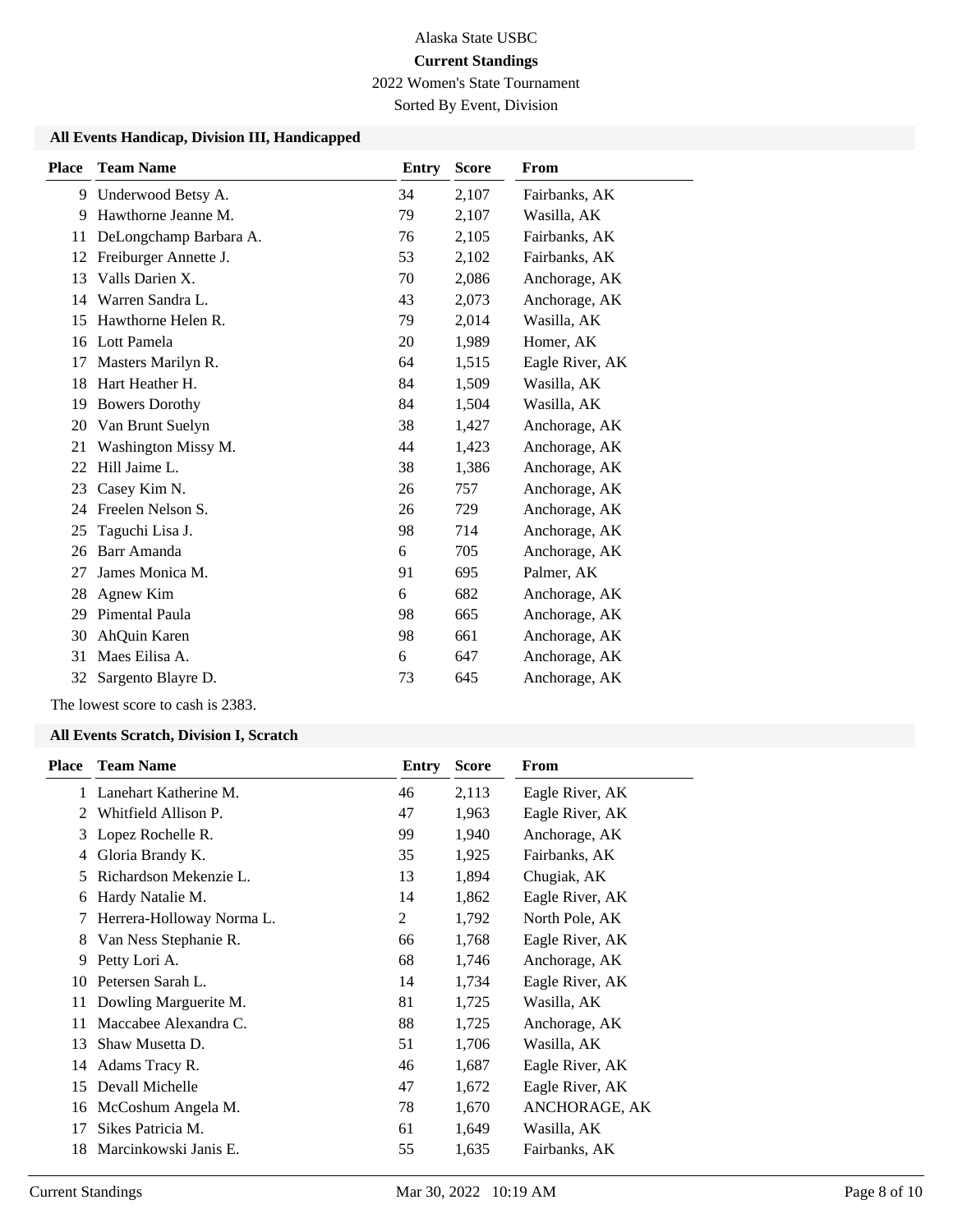2022 Women's State Tournament

Sorted By Event, Division

# **All Events Scratch, Division I, Scratch**

| <b>Place</b> | <b>Team Name</b>    | Entry | <b>Score</b> | From          |
|--------------|---------------------|-------|--------------|---------------|
|              | 19 Crabtree Jane M. | 54    | 1,585        | Fairbanks, AK |
|              | 20 Pedro Nina D.    | 89    | 1,574        | Anchorage, AK |
|              | 21 Bolton Gia B.    | 51    | 1,562        | Wasilla, AK   |
|              | 22 AhQuin Cheri K.  | 77    | 1,491        | Anchorage, AK |
|              | 23 Meyer Edith Y.   | 92    | 1,421        | Palmer, AK    |
|              | 24 Gray Dawn A.     | 30    | 1,320        | Anchorage, AK |
|              | 25 Robinson Sherry  | 61    | 1,042        | Wasilla, AK   |

The lowest score to cash is 1925.

### **All Events Scratch, Division II, Scratch**

| <b>Place</b> | <b>Team Name</b>             | Entry | <b>Score</b> | From           |
|--------------|------------------------------|-------|--------------|----------------|
|              | Malaye Musetta "Jordan"      | 50    | 1,564        | Wasilla, AK    |
| 2            | Gregory Joyce                | 2     | 1,526        | North Pole, AK |
| 3            | Bertram Shawna M.            | 29    | 1,499        | Anchorage, AK  |
| 4            | Selders Sharae P.            | 63    | 1,467        | Anchorage, AK  |
| 5            | Thomas-Vasquez Kristin L.    | 82    | 1,465        | Wasilla, AK    |
| 6            | Richardson June A.           | 82    | 1,455        | Wasilla, AK    |
| 7            | Fettes Delta L.              | 81    | 1,451        | Wasilla, AK    |
| 8            | <b>Gaither Vondelette</b>    | 37    | 1,430        | Anchorage, AK  |
| 9            | Leal Natasha K.              | 71    | 1,425        | Anchorage, AK  |
| 10           | Van Couwenbergh Elizabeth A. | 90    | 1,424        | Anchorage, AK  |
| 11           | Millie Tonya M.              | 35    | 1,419        | Fairbanks, AK  |
| 12           | Childs Penny G.              | 16    | 1,380        | Palmer, AK     |
| 13           | Kincaid Chantal              | 71    | 1,368        | Anchorage, AK  |
| 14           | Harlim Rika S.               | 30    | 1,367        | Anchorage, AK  |
| 15           | Giauque Lori M.              | 17    | 1,345        | Palmer, AK     |
| 16           | McNeese Kalea K.             | 17    | 1,251        | Palmer, AK     |

The lowest score to cash is 1526.

### **All Events Scratch, Division III, Scratch**

| <b>Place</b> Team Name  |     | <b>Entry Score</b> | <b>From</b>         |
|-------------------------|-----|--------------------|---------------------|
| 1 Lopez Amanda M.       | 83  |                    | 1,519 Anchorage, AK |
| 2 Freiburger Annette J. | -54 |                    | 1.247 Fairbanks, AK |

The lowest score to cash is 1519.

### **Scratch Singles, Division 1, Scratch**

| Place | <b>Team Name</b>            | Entry | <b>Score</b> | From            |
|-------|-----------------------------|-------|--------------|-----------------|
|       | Lanehart Katherine M.       | 46    | 682          | Eagle River, AK |
|       | Whitfield Allison P.        | 47    | 673          | Eagle River, AK |
|       | 3 Devall Michelle           | 47    | 656          | Eagle River, AK |
|       | 4 Herrera-Holloway Norma L. | 2     | 634          | North Pole, AK  |
|       | 4 Lopez Rochelle R.         | 99    | 634          | Anchorage, AK   |
|       | 6 Gloria Brandy K.          | 35    | 628          | Fairbanks, AK   |
|       | Adams Tracy R.              | 46    | 602          | Eagle River, AK |
|       | Richardson Mekenzie L.      | 13    | 589          | Chugiak, AK     |